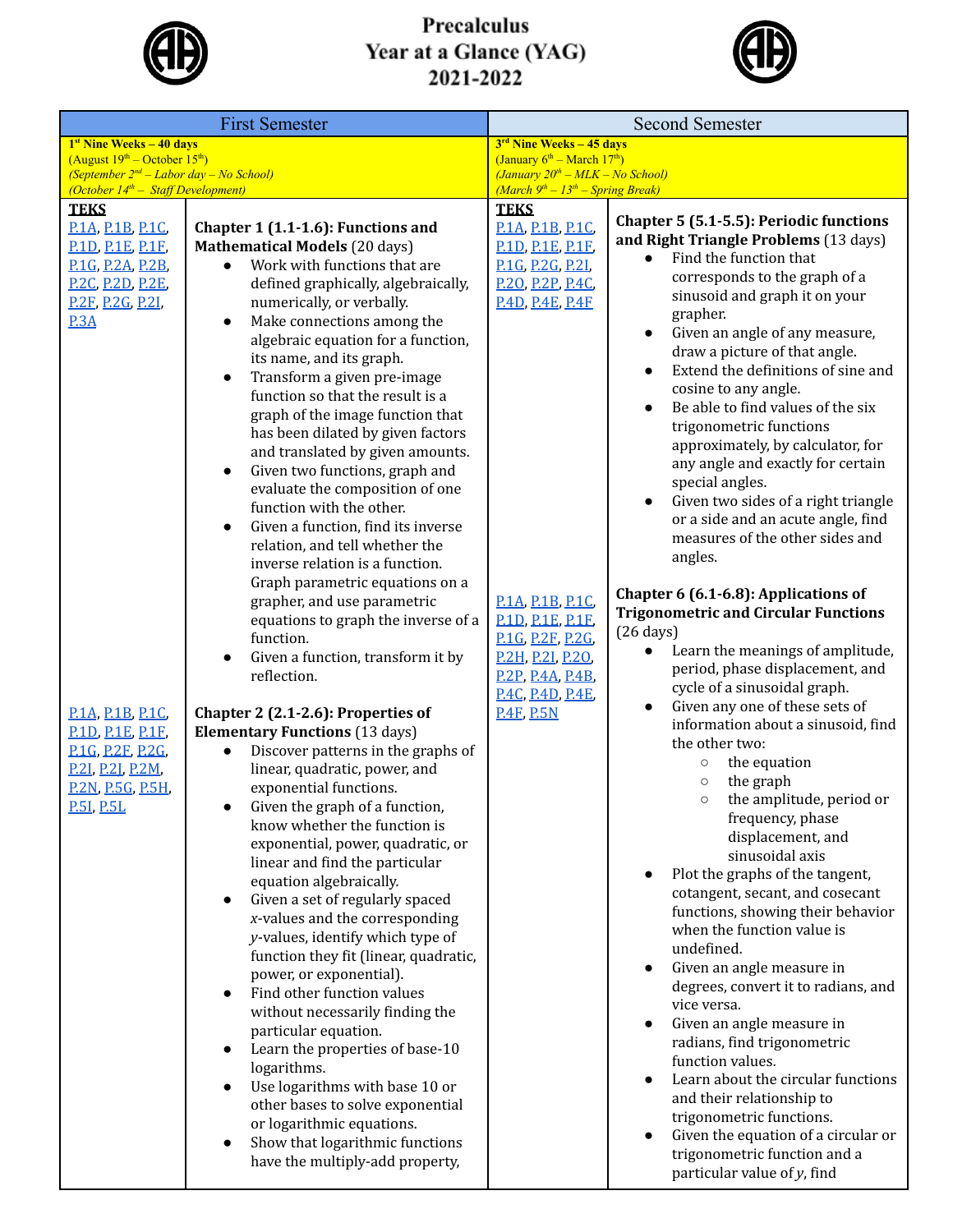|                                                                                                                                                                            | Precalculus<br>Year at a Glance (YAG)                                                                                                                                                                                                                                                                                                                                                                                                                                                                                                                                                                                                                                                                                                                                                                                                                                                                                                                                                                           |                                                                                                                                            |                                                                                                                                                                                                                                                                                                                                                                                                                                                                                                                                                                                                                                                                                                                                                                                                                                                                                                               |  |  |  |  |
|----------------------------------------------------------------------------------------------------------------------------------------------------------------------------|-----------------------------------------------------------------------------------------------------------------------------------------------------------------------------------------------------------------------------------------------------------------------------------------------------------------------------------------------------------------------------------------------------------------------------------------------------------------------------------------------------------------------------------------------------------------------------------------------------------------------------------------------------------------------------------------------------------------------------------------------------------------------------------------------------------------------------------------------------------------------------------------------------------------------------------------------------------------------------------------------------------------|--------------------------------------------------------------------------------------------------------------------------------------------|---------------------------------------------------------------------------------------------------------------------------------------------------------------------------------------------------------------------------------------------------------------------------------------------------------------------------------------------------------------------------------------------------------------------------------------------------------------------------------------------------------------------------------------------------------------------------------------------------------------------------------------------------------------------------------------------------------------------------------------------------------------------------------------------------------------------------------------------------------------------------------------------------------------|--|--|--|--|
| 2021-2022                                                                                                                                                                  |                                                                                                                                                                                                                                                                                                                                                                                                                                                                                                                                                                                                                                                                                                                                                                                                                                                                                                                                                                                                                 |                                                                                                                                            |                                                                                                                                                                                                                                                                                                                                                                                                                                                                                                                                                                                                                                                                                                                                                                                                                                                                                                               |  |  |  |  |
| P.1A, P.1B, P.1C,<br>P.1D, P.1E, P.1F,<br>P.1G, P.2I, P.2N                                                                                                                 | and find particular equations<br>algebraically.<br>Chapter 3 (2.7, 3.1, 3.3): Fitting<br><b>Functions to Data</b> (5 days)<br>Fit a logistic function to data for<br>restrained growth.<br>Find the equation of the<br>$\bullet$<br>best-fitting linear function for a<br>set of points by running a linear<br>regression on your grapher.<br>Given a set of data, make a scatter<br>$\bullet$<br>plot, identify the type of function<br>that could model the relationship<br>between the variables, and use<br>regression to find the particular<br>equation that best fits the data.                                                                                                                                                                                                                                                                                                                                                                                                                          |                                                                                                                                            | specified values of x or $\theta$<br>graphically, numerically, and<br>algebraically.<br>Given a verbal description of a<br>periodic phenomenon, write an<br>equation using the sine or cosine<br>function and use the equation as a<br>mathematical model to make<br>predictions and interpretations<br>about the real world.<br>**Given information about a<br>rotating object or connected<br>rotating objects, find linear and<br>angular velocities of points on the<br>objects.                                                                                                                                                                                                                                                                                                                                                                                                                          |  |  |  |  |
| $2nd$ Nine Weeks – 43 days<br>(October $16th$ – December $20st$ )                                                                                                          |                                                                                                                                                                                                                                                                                                                                                                                                                                                                                                                                                                                                                                                                                                                                                                                                                                                                                                                                                                                                                 | 4 <sup>th</sup> Nine Weeks - 45 days<br>$(March 18th - May 21rd)$                                                                          |                                                                                                                                                                                                                                                                                                                                                                                                                                                                                                                                                                                                                                                                                                                                                                                                                                                                                                               |  |  |  |  |
| (November $25^{th} - 29^{th} -$ Thanksgiving Break)                                                                                                                        | (December $23^{rd}$ - January $3^{rd}$ - Holiday Break)                                                                                                                                                                                                                                                                                                                                                                                                                                                                                                                                                                                                                                                                                                                                                                                                                                                                                                                                                         | $(April 10th - Good Friday - No School)$<br>$(April 24th - Battle of Flowers - No School)$                                                 |                                                                                                                                                                                                                                                                                                                                                                                                                                                                                                                                                                                                                                                                                                                                                                                                                                                                                                               |  |  |  |  |
|                                                                                                                                                                            |                                                                                                                                                                                                                                                                                                                                                                                                                                                                                                                                                                                                                                                                                                                                                                                                                                                                                                                                                                                                                 | $(May 25th - Memorial Day - No School)$                                                                                                    |                                                                                                                                                                                                                                                                                                                                                                                                                                                                                                                                                                                                                                                                                                                                                                                                                                                                                                               |  |  |  |  |
| <b>TEKS</b><br><b>P.1A, P.1B, P.1C,</b><br><b>P.1D, P.1E, P.1F,</b><br><b>P.1G, P.2E, P.2G,</b><br><b>P.21, P.21, P.2K,</b><br><b>P.2L, P.2M, P.2N,</b><br>P <sub>51</sub> | Chapter 4 (4.1-4.7): Polynomial and<br><b>Rational Functions (21 days)</b><br>Discover some properties of<br>polynomial and rational functions<br>and their graphs.<br>Review the properties, graphs,<br>$\bullet$<br>and techniques associated with<br>quadratic functions.<br>Given a polynomial function,<br>determine from the graph<br>$\circ$<br>what degree it might be,<br>and vice versa.<br>find the zeros from the<br>$\circ$<br>equation or the graph.<br>Given a set of points, find the<br>equation for the polynomial<br>function that fits the data exactly<br>or fits best for a given degree.<br>Discover some properties of<br>$\bullet$<br>polynomial and rational functions<br>and their graphs.<br>Multiply, divide, add, and subtract<br>$\bullet$<br>rational expressions, and resolve<br>proper algebraic fractions into the<br>sum of two or more partial<br>fractions.<br>Given a rational algebraic function<br>$\bullet$<br><i>f</i> , find <i>x</i> for a given value of $f(x)$ . | <b>TEKS</b><br>P.1A, P.1B, P.1C,<br><b>P.1D, P.1E, P.1E,</b><br>P.1G, P.2H, P.2I,<br>P.20, P.2P, P.4A,<br><b>P.4E, P.4E, P.5M,</b><br>P.5N | Chapter 7/8 (7.1-7.4, 8.3, 8.6):<br><b>Trigonometric Function Properties and</b><br><b>Identities/Properties of Combined</b><br>Sinusoids (20 days)<br>Investigate the sum of the squares<br>of the cosine and sine of the same<br>argument.<br>Derive algebraically three kinds of<br>properties expressing<br>relationships among<br>trigonometric functions.<br>Given a trigonometric expression,<br>transform it into an equivalent<br>expression whose form is perhaps<br>simpler or more useful.<br>Find algebraically or numerically<br>the solutions to equations<br>involving circular or<br>trigonometric sines, cosines, and<br>tangents of one argument.<br>**For trigonometric functions f,<br>derive and learn properties for<br>$f(-x)$ in terms of $f(x)$<br>$\circ$<br>$\circ$ $f(90^{\degree} - \theta)$ in terms of<br>$functions of \theta,orf(\frac{\pi}{2}-x)in terms offunctions of x$ |  |  |  |  |
| <b>P.1A, P.1B, P.1C,</b><br><b>P.1D, P.1E, P.1E,</b><br>P.1G, P.5A, P.5B,<br><b>P.5C, P.5D, P.5E,</b><br>PSE                                                               | Chapter 15 (15.1-15.3): Sequences and<br>Series (14 days)<br>Given a few terms in a sequence<br>or series of numbers, find more<br>terms.<br>Given a series, find the sum of a<br>specified number of terms.                                                                                                                                                                                                                                                                                                                                                                                                                                                                                                                                                                                                                                                                                                                                                                                                    | P.1A, P.1B, P.1C,<br><b>P.1D, P.1E, P.1E,</b><br>P.1G, P.4F, P.4G,<br>P.4H                                                                 | $\circ$ $f(A + B)$ and $f(A - B)$<br>in terms of functions of A<br>and functions of B<br>**Derive formulas for<br>cos2A, sin2A, and tan2Ain terms<br>of functions of A.<br>Chapter 9 (9.1-9.5, 9.7): Triangle<br>Trigonometry (10 days)                                                                                                                                                                                                                                                                                                                                                                                                                                                                                                                                                                                                                                                                       |  |  |  |  |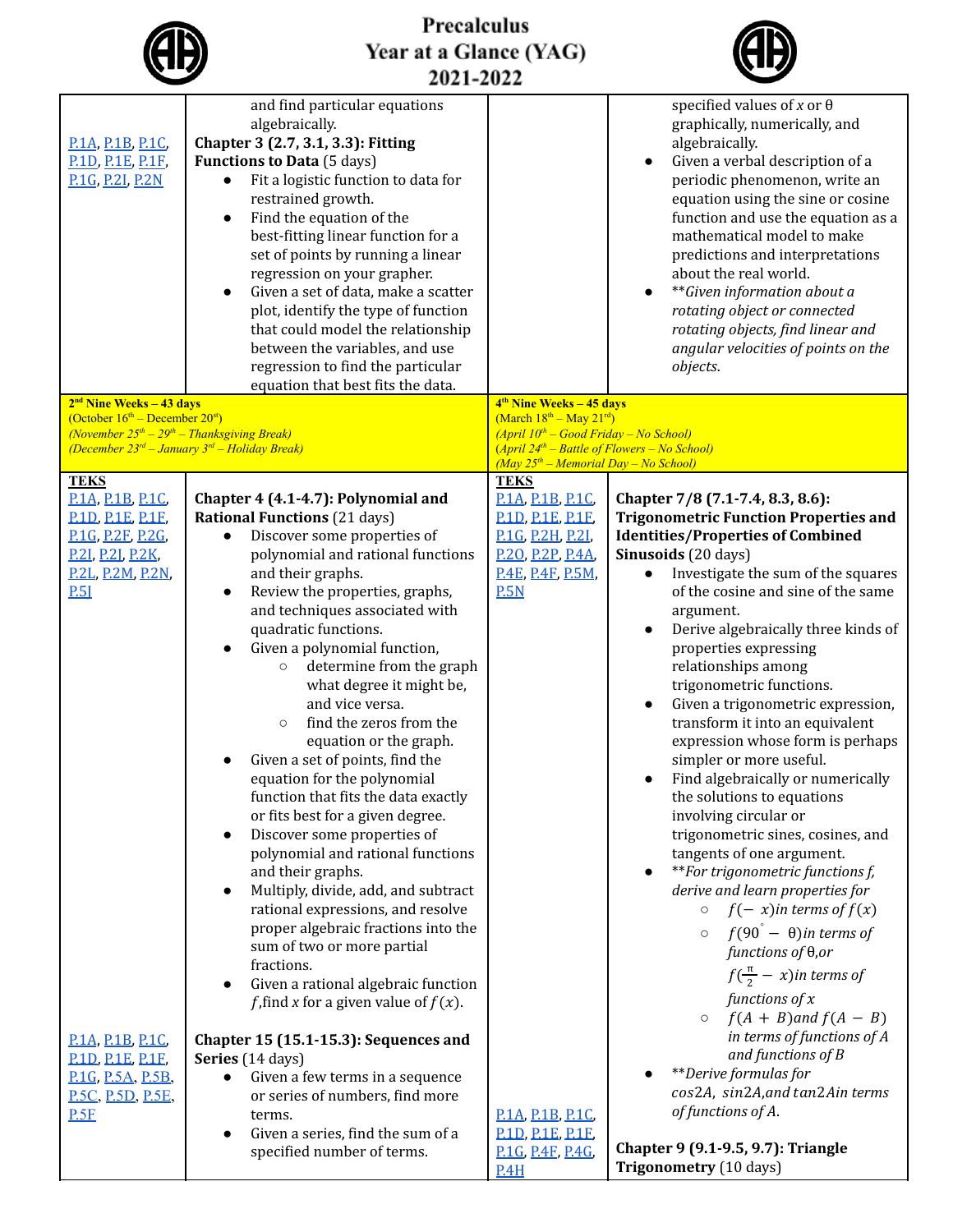

## Precalculus Year at a Glance (YAG)



| Given two sides and the included<br>Represent sequences explicitly<br>$\bullet$<br>and recursively.<br>angle of a triangle, find by direct<br>Find a term in a sequence given its<br>measurement the length of the<br>$\bullet$<br>term number.<br>third side of the triangle.<br>Given two sides and the included<br>Find the term number of a given<br>$\bullet$<br>angle of a triangle, derive and use<br>term in a sequence<br>Given a series, find a specified<br>the law of cosines to find the<br>$\bullet$<br>partial sum, or find the number of<br>length of the third side.<br>terms if the partial sum is given.<br>Given three sides of a triangle,<br>Use sigma notation to write<br>find an angle measure.<br>$\bullet$<br>Given the measures of two sides<br>partial sums.<br>Given a power of a binomial,<br>and the included angle, or the<br>$\bullet$<br>expand it as a binomial series.<br>measures of all three sides, find<br>the area of the triangle.<br>Given the measure of angle angle,<br>the length of the side opposite<br>this angle, and one other piece of<br>information about a triangle, find<br>the other side lengths and angle<br>measures.<br>Given two sides and an<br>non-included angle, calculate the<br>possible lengths of the third side.<br>Given a real-world problem,<br>identify a triangle and use the<br>appropriate technique to calculate<br>unknown side lengths and angle<br>P.1A, P.1B, P.1C,<br>measures.<br><b>P.1D, P.1E, P.1F.</b><br>Chapter 9.6: Vectors (10 days)<br>P.1G, P.4F, P.4H,<br>**Given the components of a<br>P.41, P.41, P.4K<br>vector, find the magnitude and<br>direction.<br>**Given the magnitude and<br>direction of a vector, find the<br>components.<br>**Given the components of a<br>vector, add, subtract, and multiply<br>vectors.<br>**Given the magnitude and<br>direction of a vector, find the<br>components as well as the<br>magnitude and direction of the<br>resultant.<br>**Given a direction, convert it to<br>navigational bearings.<br>**Given navigational bearings,<br>convert it to a direction.<br>**Given the magnitude and<br>bearing of a vector, find the<br>components as well as the<br>magnitude and bearing of the<br>resultant. | 2021-2022 |  |
|---------------------------------------------------------------------------------------------------------------------------------------------------------------------------------------------------------------------------------------------------------------------------------------------------------------------------------------------------------------------------------------------------------------------------------------------------------------------------------------------------------------------------------------------------------------------------------------------------------------------------------------------------------------------------------------------------------------------------------------------------------------------------------------------------------------------------------------------------------------------------------------------------------------------------------------------------------------------------------------------------------------------------------------------------------------------------------------------------------------------------------------------------------------------------------------------------------------------------------------------------------------------------------------------------------------------------------------------------------------------------------------------------------------------------------------------------------------------------------------------------------------------------------------------------------------------------------------------------------------------------------------------------------------------------------------------------------------------------------------------------------------------------------------------------------------------------------------------------------------------------------------------------------------------------------------------------------------------------------------------------------------------------------------------------------------------------------------------------------------------------------------------------------------------------------------------------------------------------------------------------|-----------|--|
|                                                                                                                                                                                                                                                                                                                                                                                                                                                                                                                                                                                                                                                                                                                                                                                                                                                                                                                                                                                                                                                                                                                                                                                                                                                                                                                                                                                                                                                                                                                                                                                                                                                                                                                                                                                                                                                                                                                                                                                                                                                                                                                                                                                                                                                   |           |  |